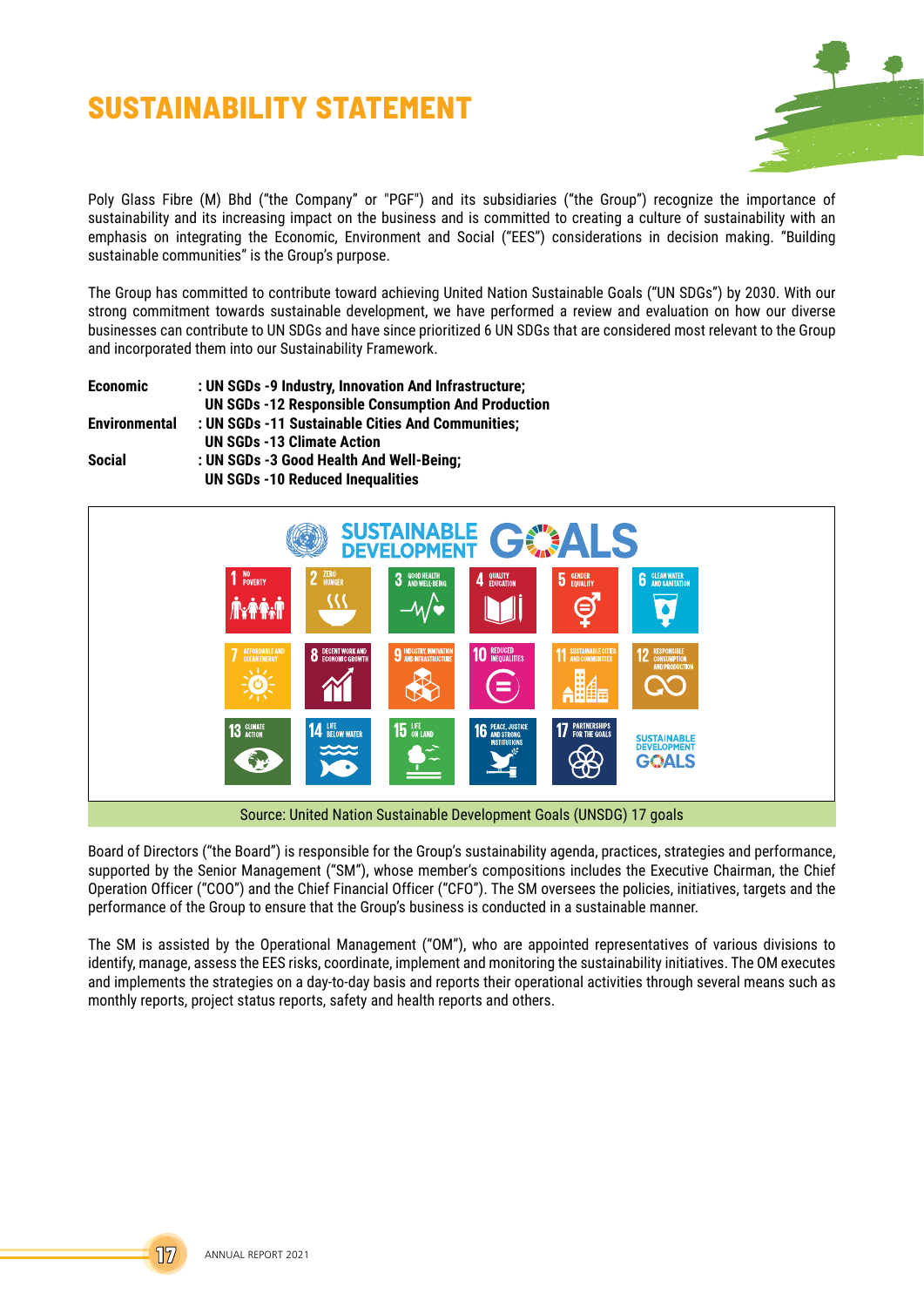

The scope of this Sustainability Statement encompasses the Company and its subsidiaries, mainly on glass wool manufacturing segment which contributed 97.16% of our Group revenue from 1 March 2020 to 28 February 2021. In the financial year ended 28 February 2021, SM and OM facilitated the identification of key sustainability matters that were deem material. These sustainability matters were then assessed based on their relevance, importance to our business and stakeholders. All those matters were then compiled and mapped into a materiality matrix. A total of 10 key sustainability matters were identified and assessed based on its impact to our stakeholders and to the business are as shown below:



- 
- 2 Products quality and responsibility **7** Depleting and Recycled Resources
- 
- 4 Economic Contribution to Society 9 Safety, Health and Well-being
- 5 Environmental Compliance 10 Training and Community
- 
- 
- 3 Economic Performance **8 Employee Management** 
	-
	-

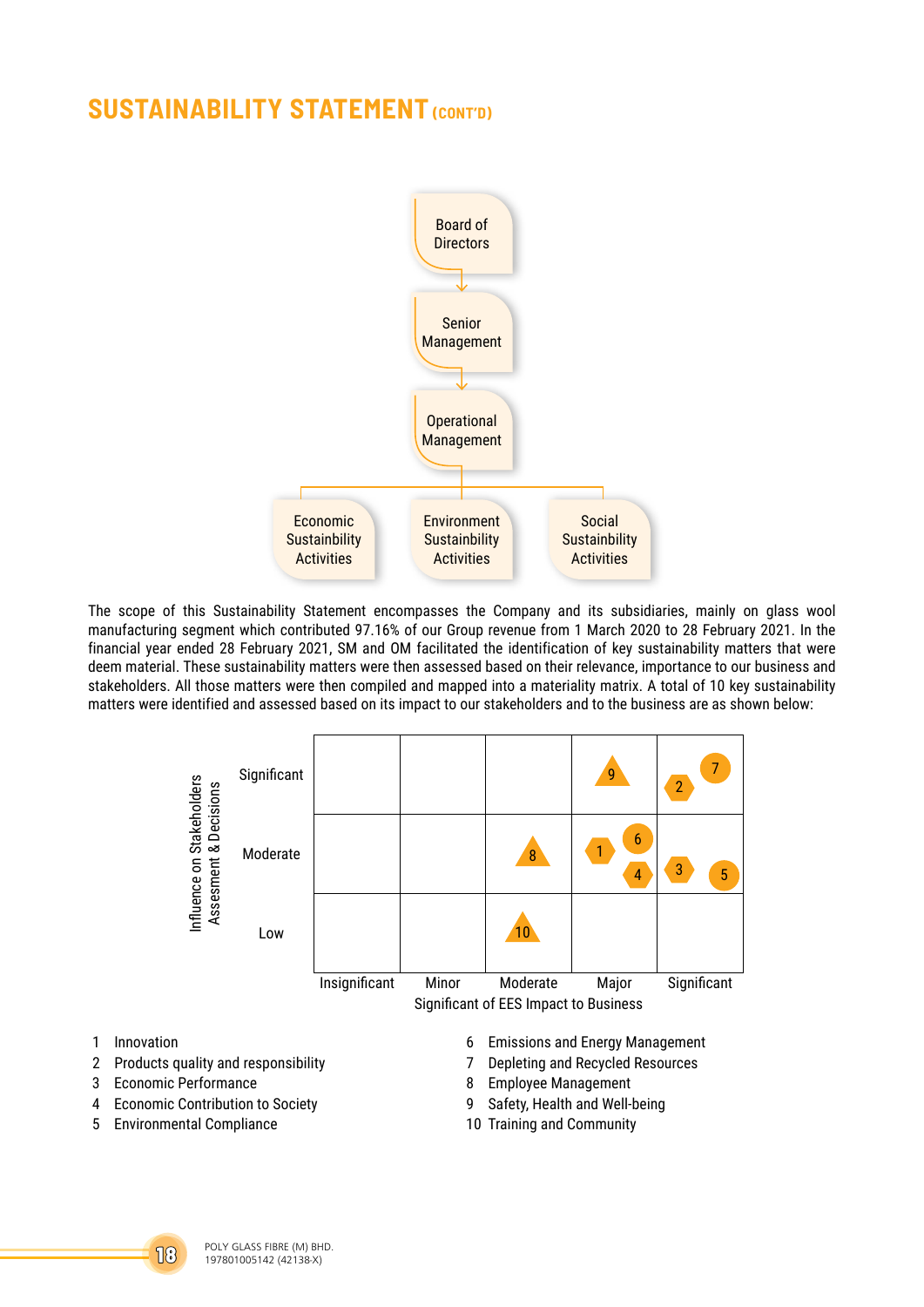

### **Economic Sustainability**

**UN SGDs -9 Industry, Innovation And Infrastructure; UN SGDs -12 Responsible Consumption And Production**

#### **Innovation**

The product that the Company manufacture provide thermal and acoustic insulation benefits. In Malaysia, over 30% of energy is consumed by buildings to cool down human occupied spaces. Ecowool, or generally known as glasswool/fibre glass, can retard heat flow when installed on building envelopes and thereby reducing the need to use energy. Through sustainable manufacturing practices, the Company strives to develop and bring to market products and solutions in supporting the construction sector to deliver a low energy and sustainable built environment.

Another common application of Ecowool is air-conditioning ducts commonly seen in commercial buildings, such as shopping malls, offices and hospitals. In hot tropical countries like Malaysia, cool air is generated to cool down spaces for thermal comfort. Air-conditioning ductwork are used as a medium to transfer cool air from chiller or compressors to intended destination. Along the ductwork, heat gain happens and if not properly insulated, more energy is required for cooling. Effective thermal insulation of the ductwork reduces this heat gain and helps minimize energy usage.

#### **Products quality and responsibility**

Fibre glass is made of primarily silica, an inorganic substance that can only melt but does not combust/ burn. The product can pass BS 476: Part 4 (Non-combustibility test for materials), a widely used fire testing standard for building material. No fire-retardant chemical is added to the product. This is crucial in the face of increasing use of insulation materials that do not pass fire safety standards that led to unfortunate fire incidents like the Employee Provident Fund building fire in Petaling Jaya, Toh Guan Building in Singapore and Grenfell Tower in London.



On top of that, fiber glass can last as long as the life of a property when installed according to recommended method and maintained well. That is why the Company is offering a product warranty of 70 years. Please visit www.ecowool.com.my for more information.

#### **Economic Performance**

PGF sells its products in several countries in the Asia-Pacific region. The Company is committed to ensuring the compliance to local product standards and building codes of the countries that we sell to. The Company obtained and continued to renew local product certifications of Malaysia (MS1020), Australia (AS/NZS 4859.1), New Zealand (AS/NZS 4859.1), where fibre glass product standards exist. Where fibre glass product standard does not exist locally, the Company strives to obtain industry recognized standards or test reports (mainly in British and American Standards) to demonstrate the product quality and performance.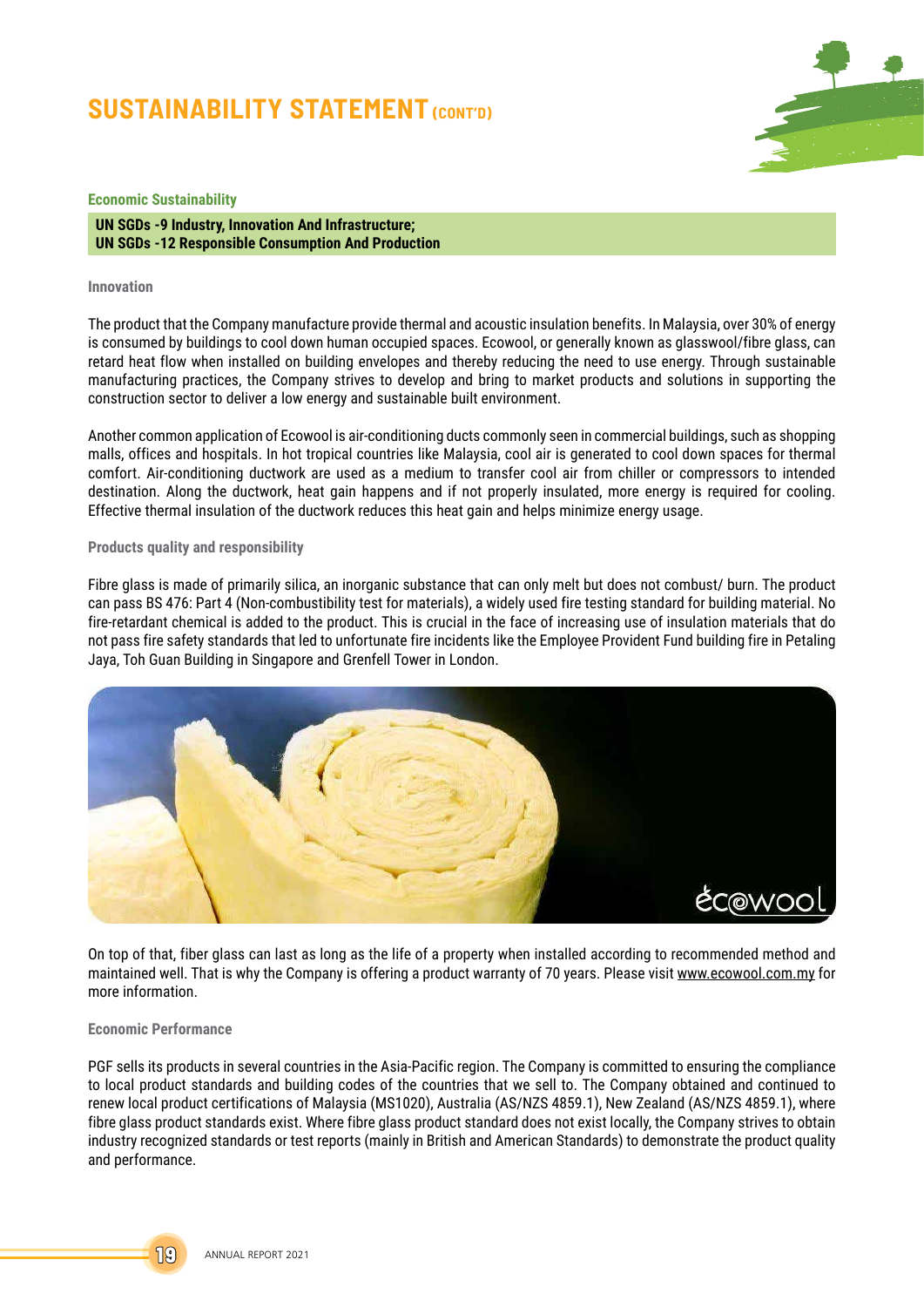## **Economic Sustainability (cont'd)**

### **Economic Performance (cont'd)**

In 2013, the Company stepped up its effort in providing sustainable product by launching its formaldehyde free range of product under the model of Brownie. With that product offering, the Company stands tall together with the other leading fibre glass manufacturing plants around the world in embracing the growing demand for sustainable insulation solution. For more information on Brownie, please visit http://www.ecowool.com.my/brownie.aspx.

## **Economic Contribution to Society**

On the national level, the Company supports the nation's energy efficiency agenda through educating policy makers and general public on the need for better passive insulation of Malaysian buildings. The Company, either individually or through the Malaysian Insulation Manufacturers Group under the Federation of Malaysian Manufacturers (FMM), contributes actively towards this end. An annual budget of MYR 100,000 is allocated every year to this end. The Group has also provided free insulation to non-profit organization to improve occupants comfort and raise awareness of energy efficiency. However, no application came in for current financial year due to COVID-19 pandemic. We are welcoming any application in new financial year.

### **Environmental Sustainability**

**UN SGDs -11 Sustainable Cities And Communities; UN SGDs -13 Climate Action**

### **Environmental Compliance; Emissions and Energy Management**

The Company continues to improve on energy efficiency and invest in renewable energy. The two main sources of energy that our manufacturing plant utilize are natural gas and electricity drawn from the grid. The Company acknowledges the environmental impact in consuming energy and makes conscious effort to reduce non-renewable energy consumption.

The Company has identified that solar power is the best mode to reduce its consumption of non-renewable energy as Penang has one of the highest solar irradiance in Malaysia. Installation of solar panels will be done in two phases on our buildings in Perai, Penang. Phase 1 of the 574 kWp capacity solar power project has been successfully commissioned on the 12th October 2020 with a cost of RM1.78 million. The solar power project brought a total savings in electricity equivalent to MYR 119,000.00 in the last 4.5 month of FY2021. Phase 2 of the solar power project will commence in FY2022.



**20** POLY GLASS FIBRE (M) BHD. 197801005142 (42138-X)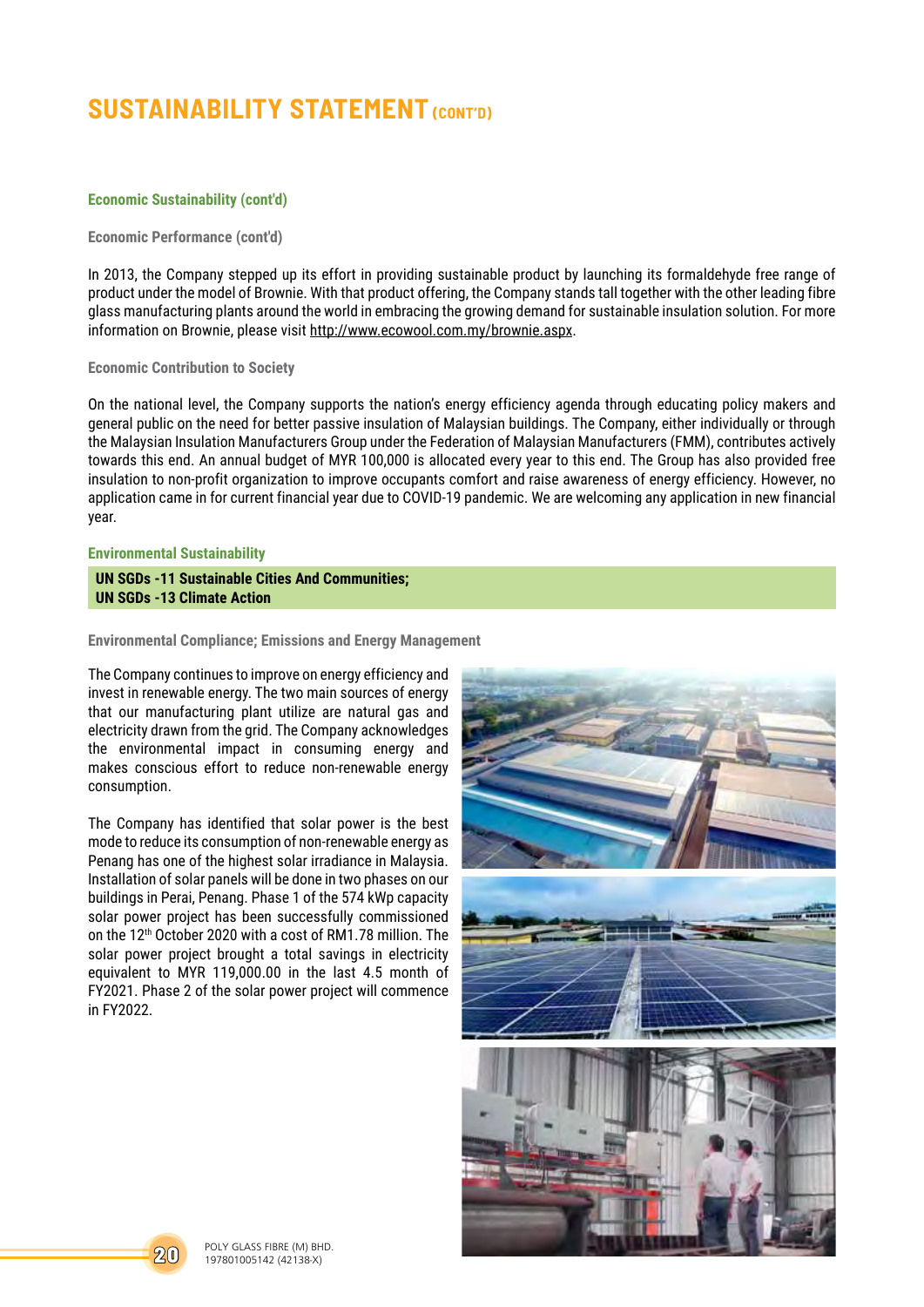

### **Environmental Sustainability (cont'd)**

**Depleting and Recycled Resources**

The Company has started recycling effort through collection of industrial glass waste to use as raw material. These glass waste would otherwise be sent to landfill. Use of recycled glass instead of silica sand also translates to lower use of energy to melt same quantity of silica sand. In FY2020, 100% of silica content is drawn out of recycled glass.

The following table summarizes the metrics that the Company monitors in relation to environmental sustainability:

| <b>Metrics</b>                                                                       | <b>FY18 Index</b> | <b>FY19 Index</b> | <b>FY20 Index</b> | <b>FY21 Index</b> |
|--------------------------------------------------------------------------------------|-------------------|-------------------|-------------------|-------------------|
| Quantity of waste products send to landfill per<br>MT of Good Product Output (MT/MT) | 100               |                   | 67                | 73                |
| Unit Consumption of Energy per kg Good Product<br>Output (kWH/kg)                    | 100               | 84                | 89                | 87                |
| Unit Consumption of potable water in Liter per kg<br>of Good Product Output (L/kg)   | 100               | 111               | 104               | 152               |

The metrics are presented in index form with reference to FY18 as a baseline to protect sensitive information. The goal is to have reduction from year to year.

One of the factors that contributed to the increase of potable water unit consumption per good product output index in FYE21 was the rigorous research and development efforts conducted by the team. The R&D objectives were focusing on developing new and superior quality products. Potable water was used to clean off the binder residue on the process equipment after multiple sessions of plant trials before resume normal plant production. The Company will continue monitoring the consumption of portable water to improve this index in the new financial year.

The Company monitors the emission created by the manufacturing process every year and below are the metrics as per requirements by Malaysian Department of Environment.

| <b>Emission</b>                  | <b>Limit set by DOE</b>   | <b>FY19 Results</b> | <b>FY20 Results</b> | <b>FY21 Results</b> |
|----------------------------------|---------------------------|---------------------|---------------------|---------------------|
| Sulphur Oxides (SOX)             | $< 800 \,\mathrm{mg/m^3}$ | Met                 | Met                 | Met                 |
| Nitrous Oxides (NOX)             | $< 800 \,\mathrm{mg/m^3}$ | Met                 | Met                 | Met                 |
| <b>Total Particulate Matters</b> | $< 50$ mg/m <sup>3</sup>  | Met                 | Met                 | Met                 |

Within the working environment, in the face of growing demand for energy and depleting natural resources, employees are encouraged to reduce the use of paper, recycle any recyclable items and reduce wastages.

## **Social Sustainability**

```
UN SGDs -3 Good Health And Well-Being;
UN SGDs -10 Reduced Inequalities
```
**Employee Management; Training and Community**

The Group acknowledges that human capital is the most valuable asset. The Group is committed to ensuring the dignity and rights of our workers are respected in line with the Malaysian Labour Law and the United Nations' guiding principles on human rights. We are committed to ensure equal opportunity for career advancement according to performance, competency and experience. We continue to focus on recruiting and developing our talent pool to support the business sustainability and growth. As such, training programs are provided to upgrade the competency, skills sets, knowledge and technical expertise of the employees.